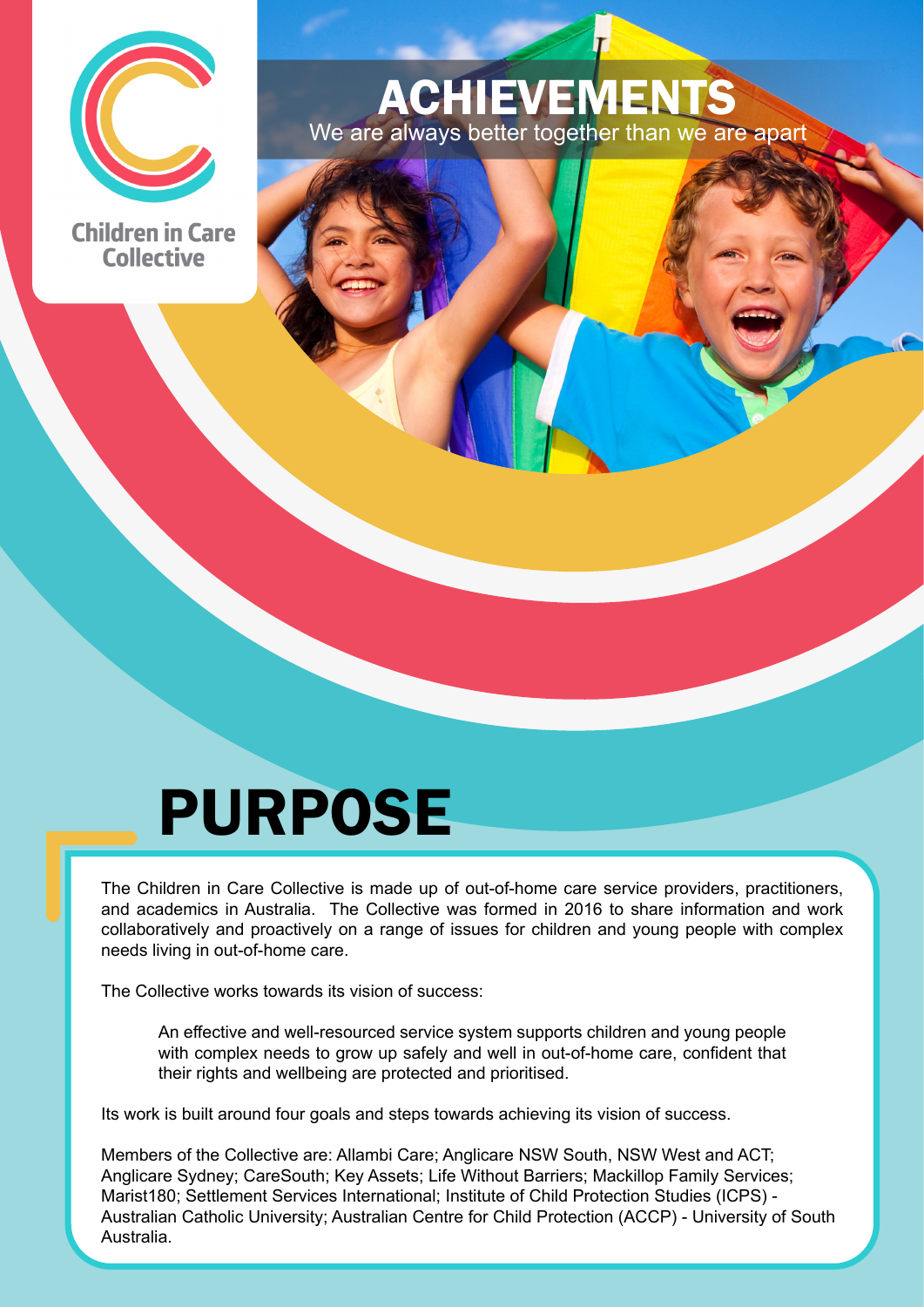# OUR GOALS

#### 1**To build our practice capabilities based on academic and expert practitioner evidence**

The Collective has hosted 22 guest speakers at its bi-monthly meetings, providing a valuable opportunity for its members to take time out to learn about new approaches to caring for children and young people with complex needs. The broad range of speakers presented on topics including viewing child protection and out-of-home care through a child's rights lens, systems improvements in working with Aboriginal children, families and communities and ACCOs and wrap-around models of care for children with complex needs.

Presentations by Collective representatives have included:

- The challenge of program fidelity
- The importance of adopting a public health approach to child protection to alter the risk profile of the whole population and protect all children by ensuring safe and supportive environments
- An innovative approach to education for young people in residential care, and
- A new, evidence-based approach to strengthening prevention and responses to sexual exploitation, harmful sexual behaviours and dating violence for young people in residential care.

#### 2**To partner with others to improve outcomes for children and young people in out-of-home care**

The Collective has held three forums with expert speakers and invited guests. Two of these included expert academic speakers discussing effective responses to and caring for children with harmful sexual behaviours. Speakers included Professor Simon Hackett from Durham University who is an international expert on child maltreatment in its various forms and professional responses designed to safeguard children's welfare; Professor Helen Milroy, previously a Commissioner with the Royal Commission into Institutional Responses to Child Sexual Abuse and a pioneer in research, education and training in Aboriginal and child mental health, and recovery from grief and trauma; Professor Rachel Skinner, a teaching and research clinical academic in the Discipline of Child and Adolescent Health at the University of Sydney. The third forum was a roundtable with the CEOs of AbSec and Link-Up (NSW) focused on moving from discussion to practice in returning Aboriginal children to the care of ACCOs.

The Children in Care Collective approached the Australian Tax Office (ATO) to clarify nontaxable expenses incurred by fosters carers supporting more complex children. The aim was to have a system wide level agreement on these expenses, rather than agencies needing to obtain individual advice as was currently occurring. The ATO reviewed a checklist of items developed by the Collective and acknowledged that all would be acceptable non-taxable allowances that may be paid to carers of children with complex needs. This checklist is published on the Collective's website.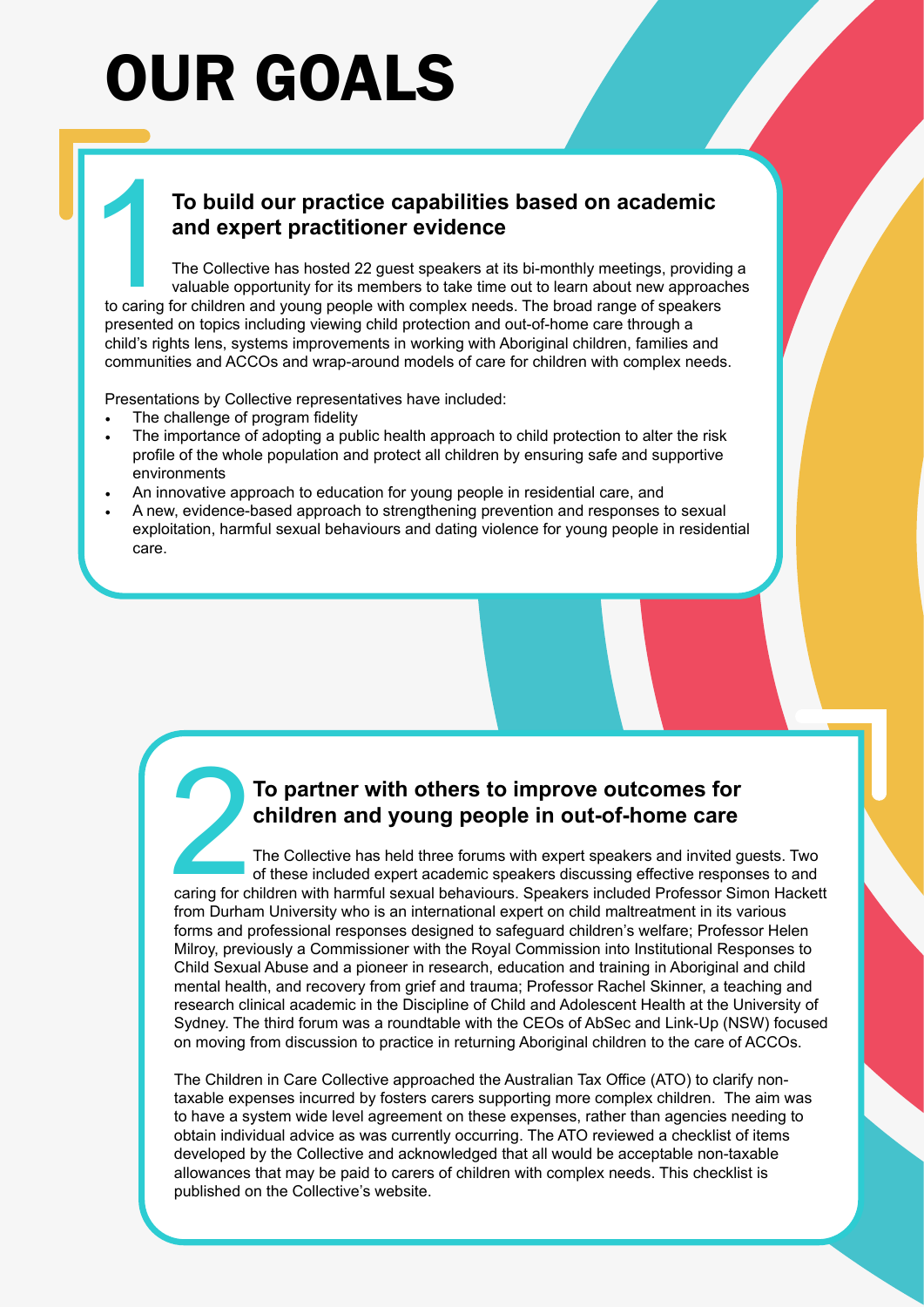#### To advocate to ensure the rights of all children are<br>recognised and respected, prioritising the safety and<br>wellbeing of children and young people in care with<br>complex needs **recognised and respected, prioritising the safety and wellbeing of children and young people in care with complex needs**

The Collective has made 12 submissions on policy and legal issues, participated in consultations on key topics such as on the successor plan for the National Framework for Protecting Australia's Children, regulating child safe organisations in New South Wales, advocating against the increase in fees for social work degrees and working with the NSW Department of Education to ensure its new Student Behaviour Management Strategy accounts for the particular needs of children in care.

Raising the age of criminal responsibility, extending care to 21 years and improving after care supports are core advocacy work for the Collective.

#### To establish a national network of service providers,<br>practitioners and academics working collaboratively<br>and proactively to improve the care of children with<br>complex needs living in out-of-home care.<br>Member agencies are b **practitioners and academics working collaboratively and proactively to improve the care of children with complex needs living in out-of-home care.**

Member agencies are both small and large providers of out-of-home care providing care in metropolitan and regional centres in several states and territories. At least two agencies have a national presence. Two academic centres from world renowned universities are also members. The membership of the Collective brings a unique combination of practitioner and academic wisdom and experience and an understanding of the patchwork of child protection legislation and practice across Australia.

The Collective has drawn on this expertise to work with the Commonwealth as well as State and Territory governments on implementing recommendations from the Royal Commission into Institutional Responses to Child Sexual Abuse and raising issues with practice frameworks and policy settings. Members of the Collective continue to meet with government ministers and senior government officials across the country.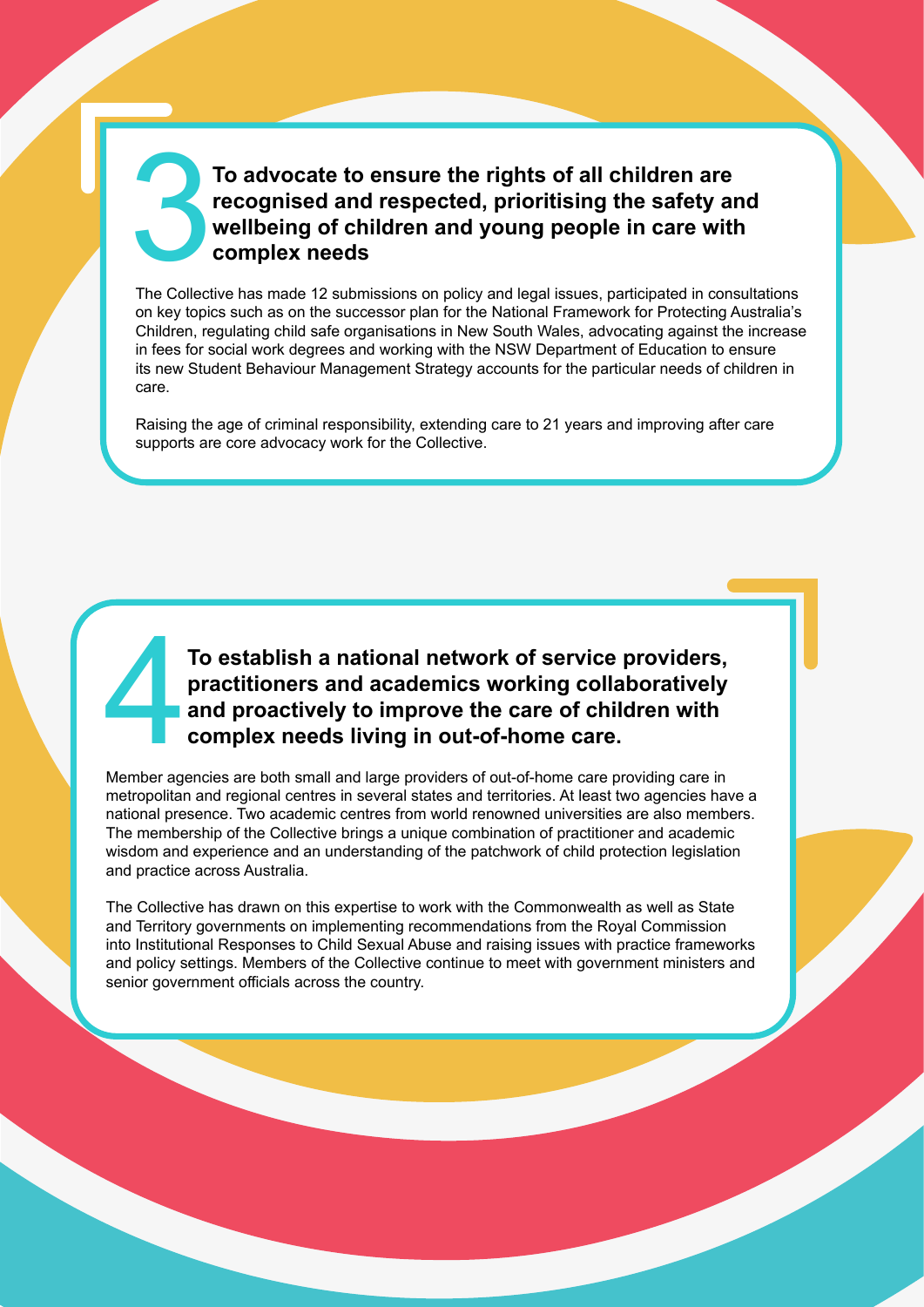

- 1. Submission to the Community Support and Services Committee, Queensland Parliament, on raising the minimum age of criminal responsibility, 2021
- 2. Submission on the implementation of the successor plan to the National Framework for Protecting Australia's Children 2009-2020, 2021
- 3. Stronger Communities Legislation Amendment (Children) Bill, 2021
- 4. Submission to the Commission of Inquiry into Tasmanian Government's Responses to Child Sexual Abuse in Institutional Settings, 2021
- 5. Submission to the National Office for Child Safety giving feedback on the National Strategy to Prevent Child Sexual Abuse Final Development Consultation Paper, 2021
- 6. Submission to the review about the ongoing suitability of the objectives of the Advocate for Children and Young People Act, 2021
- 7. Submission to NSW OCG Exposure Draft of the Children's Guardian Amendment (Child Safe Scheme) Bill, 2021
- 8. Submission to the WA Ombudsman on its proposed reportable conduct scheme, 2021
- 9. Work with NSW Department of Education on the development of new Student Behaviour Policy, including submission on the draft policy, discussions with senior departmental staff and Collective members providing case studies, 2020
- 10. Submissions to two reviews of the operation of the National Redress Scheme, 2020
- 11. Submission to NSW OCG's discussion paper on Regulating Child Safe Organisations, 2019
- 12. Submission on the Tasmanian discussion paper: A future program for family-based care and out-ofhome care foundations program, 2018

## FORUMS/ROUNDTABLE DISCUSSIONS

November

2018

August 2018





Forum: Effective responses to children with harmful sexual behaviours in care (Prof Helen Milroy, Dale Tolliday OAM, Dr Robyn Miller pictured with Mary McKinnon)



Forum: Caring for children with harmful sexual behaviours in outof-home care (Prof Simon Hackett and Prof Rachel Skinner)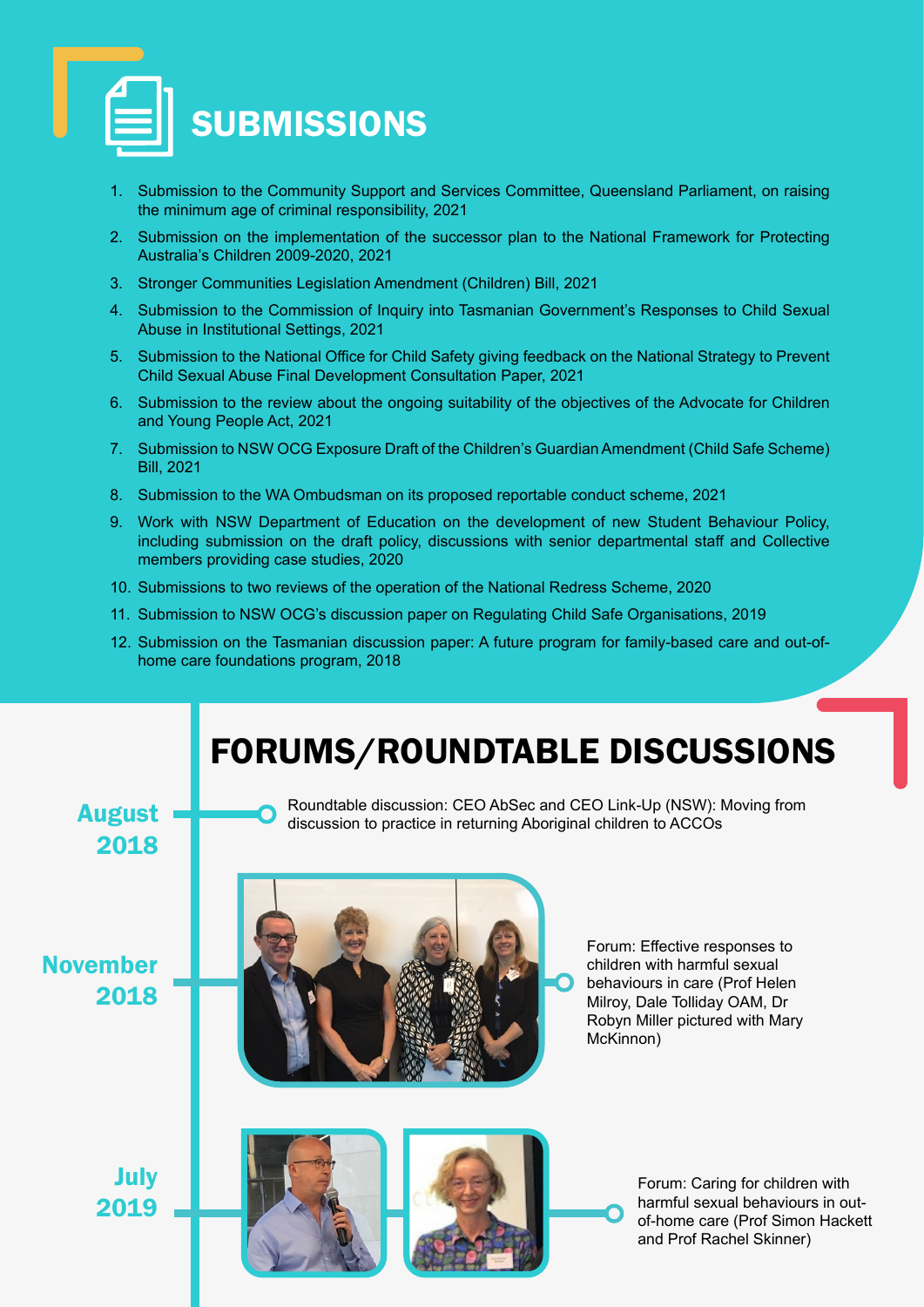

Commission; Dr Tom McClean and Dom Schuster, Uniting October O